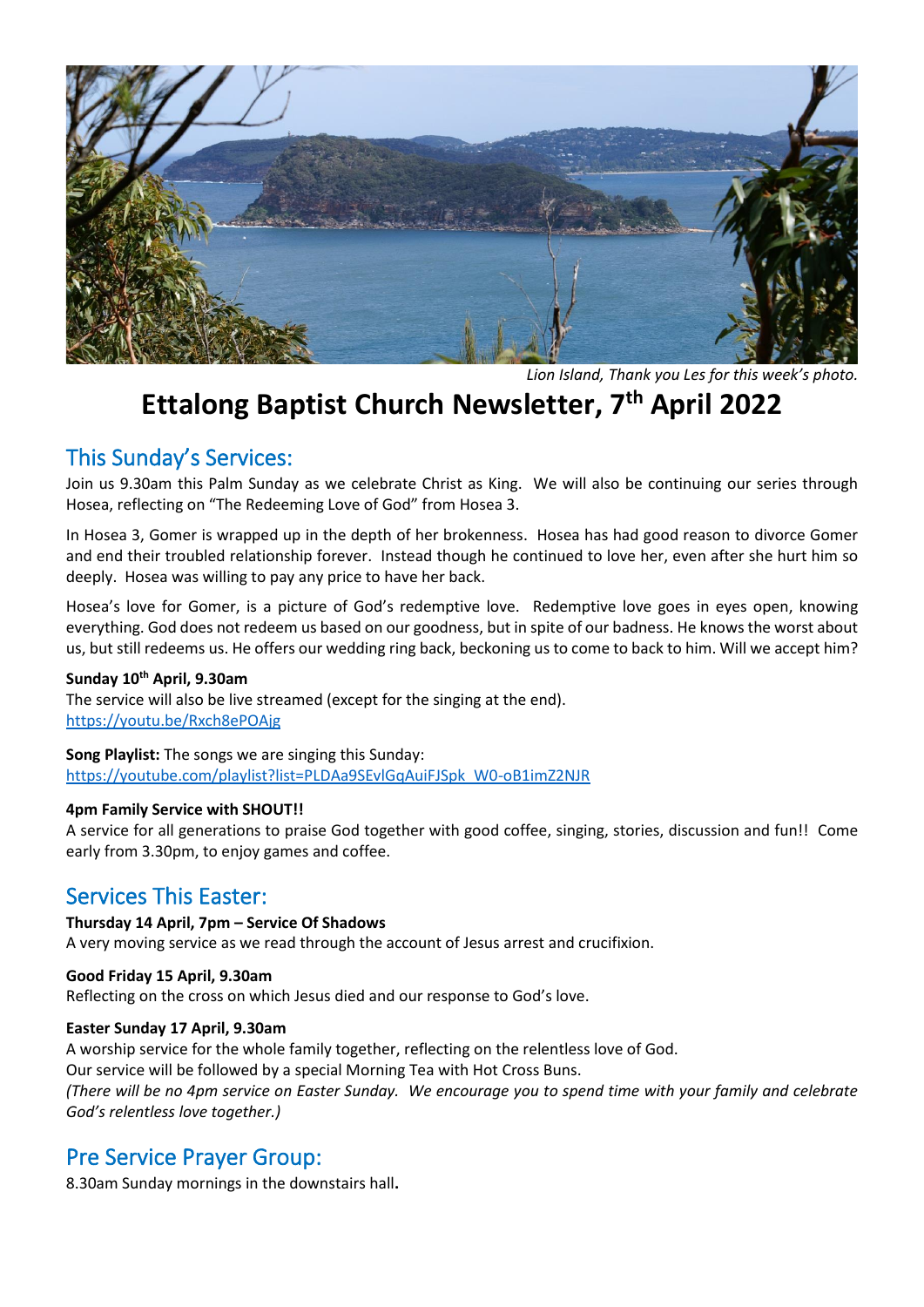# Special Church Meeting – Sunday 10<sup>th</sup> of April (After the 9.30am service).

1). We will be affirming our Vision statement that was reflected so strongly through the dreams we have been dreaming for our church. We will be presenting the Purpose, Values and Vision booklet that has been created by our Revitalisation Team. The booklet is attached to this newsletter, or included in the envelope.

2). We will be considering engaging the services of Balance Ministry Services. This is a service set up by the Baptist Association of NSW & ACT, to assist churches in running their day to day business.

3). We will be affirming Rick Keuning as a delegate for the NSW & ACT Baptist Assembly and the Gathering.

### Giving:

As Christians, we believe it is especially important that we give financially to support God's church. You may give your weekly offering using the following methods:

**1). Through direct electronic transfer.** You can do this using online banking or ask your bank teller to set up an electronic transfer for you.

**2). Deposit your offering directly into the church account** at any branch of the Westpac Bank.

**Our account details are:**  Account Name: Ettalong Baptist Church BSB Number: 032 527 Account Number: 350 062

**3). Use the Red Box at the back of the church auditorium BEFORE our 9.30am Worship Service.** 

# Volunteers Needed To Count And Bank Money:

Are you looking for a simple way to serve the Lord and help his church? Do you like counting money? We need volunteers who can help count money we receive through our red box, and we also need volunteers who can help with banking. Please see Rick Keuning if you are able to help or want to find out more.

# Funeral for Jenny Griffiths:

It is with much sadness that we heard last Friday that our dear sister in Christ Jenny Griffiths passed away suddenly. Jenny's funeral is Wednesday 13<sup>th</sup> of April, 11am at Woronora Crematorium.

The service will be live streamed and we will be participating in the Live Stream at the Church in the Hill Hall. See David Gilchrist for details and to let us know you will be attending.

# Please pray for Ukraine:

Please continue to pray for Andrew Ford. He has been to Vinnytsia to drop of food and medical supplies and has now returned to Amsterdam with his family. Praise God for safe travels, with no sight of army or conflict. He was also able to call into Oksana's parents and provide food and their prescription medication.

Andrew is now preparing to return to Ukraine:

1). To continue to source food and medical supplies for refugees and the people of Ukraine.

2). The Mayor of a small town near Vinnytsia (about a 3 hour slow drive on a very bad road) has given the towns old preschool building, to be converted and used to house refugees, who are arriving daily in the area. Andrew, Vadem, plus remaining YWAMers, are building a shower block and a kitchen within the complex for refugees to use. Andrew is sourcing materials for this in Amsterdam and will deliver them in his van.

# Creating Safe Spaces Workshop:

Everyone who is a leader in our church or who works with Children, Youth or Vulnerable People, must complete a Creating Safe Spaces Workshop every three years. Wyong Baptist is hosting a workshop on Sunday 29th May. Please see Janine Arrua or Natasha Kelley for more information. Or go to the Website: [https://www.ncca.org.au/scp/scp-upcoming-events/nsw-act-workshops/creating-safe-spaces-wyong-baptist](https://www.ncca.org.au/scp/scp-upcoming-events/nsw-act-workshops/creating-safe-spaces-wyong-baptist-church-4)[church-4](https://www.ncca.org.au/scp/scp-upcoming-events/nsw-act-workshops/creating-safe-spaces-wyong-baptist-church-4)